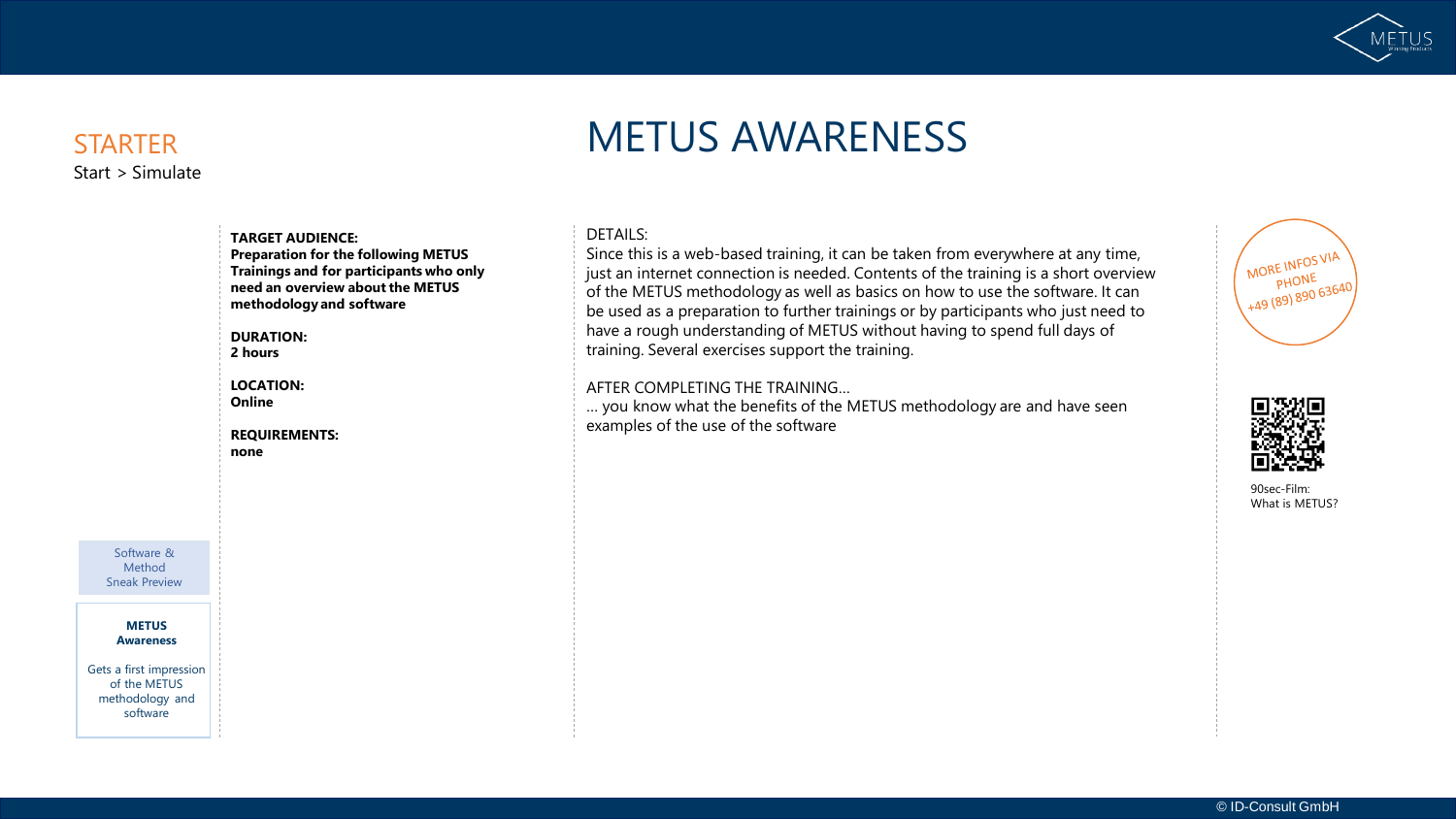

### USER Use > Apply

# METUS FUNDAMENTALS

#### DETAILS:

This training gives a detailed understanding about the METUS methodology including topics like managing the complexity in requirements, functional analysis, innovation, modular product structure, supply chain management as well as impact to processes and organizational structure. The training consists of presentations, several exercises in teams and discussions of the results. It also includes a presentation of the METUS software. Training for the software is available in separate courses.

A 1-day version of this training is also available with a subset of the contents of the 2-day training.

### AFTER COMPLETING THE TRAINING…

… you are able to participate in the execution of METUS projects and have basic knowledge of the methodology and the methodology and the state of the methodology  $90$ sec-Film:





What is METUS?

**TARGET AUDIENCE: Vorbereitung auf die folgenden METUS-Schulungen und für Teilnehmer, die nur einen Überblick über die METUS-Methodik und -Software benötigen** 

### **DURATION:**

**2 days**

#### **LOCATION: At your firm or in our ID LAB in Munich**

#### **REQUIREMENTS: Awareness training as a preparation is**

**recommended**

Method & Simulation Game

Software & Method Sneak Preview

**METUS Fundamentals**

Is able to participate in the execution of METUS projects and has basic knowledge of the methodology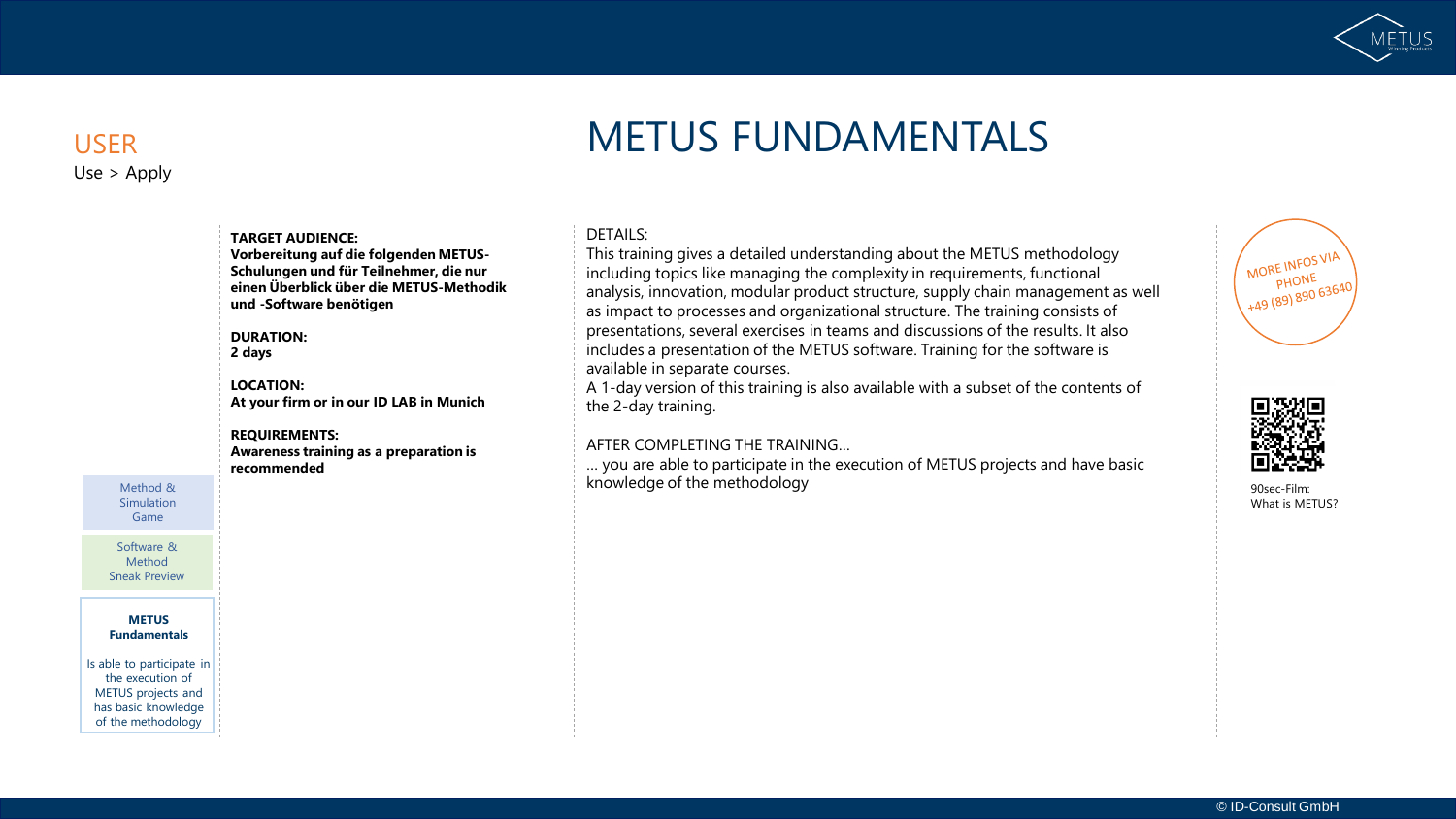

# Use > Apply

# USER METUS SOFTWARE BASIC

#### DETAILS:

This training gives a basic understanding of the use of the METUS software. Training contents are: Tables, attributes and the numerous views of the software, entering and structuring data, import and export, METUS formulas, use of METUS apps and more. With many exercises, the use of the software is trained by building a complete model of a product.

The participants need computers with METUS software installed. The software can either be installed as with a test license on customers' computers, or laptops can be provided by ID-Consult

#### AFTER COMPLETING THE TRAINING…

… you know the basic use of the METUS software and can enter data into an existing model





90sec-Film: What is METUS?

#### Software & Method Basic

Method & **Simulation** Game

Software & Method Sneak Preview

#### **METUS Software Basic**

Is able to use the METUS software and can enter data into an existing model

### **1 day LOCATION: At your firm or in our ID LAB in Munich REQUIREMENTS:**

**Participants who will need to use the software and get a good understanding** 

**TARGET AUDIENCE:** 

**how to use it.** 

**DURATION:** 

**Awareness training as a preparation is recommended**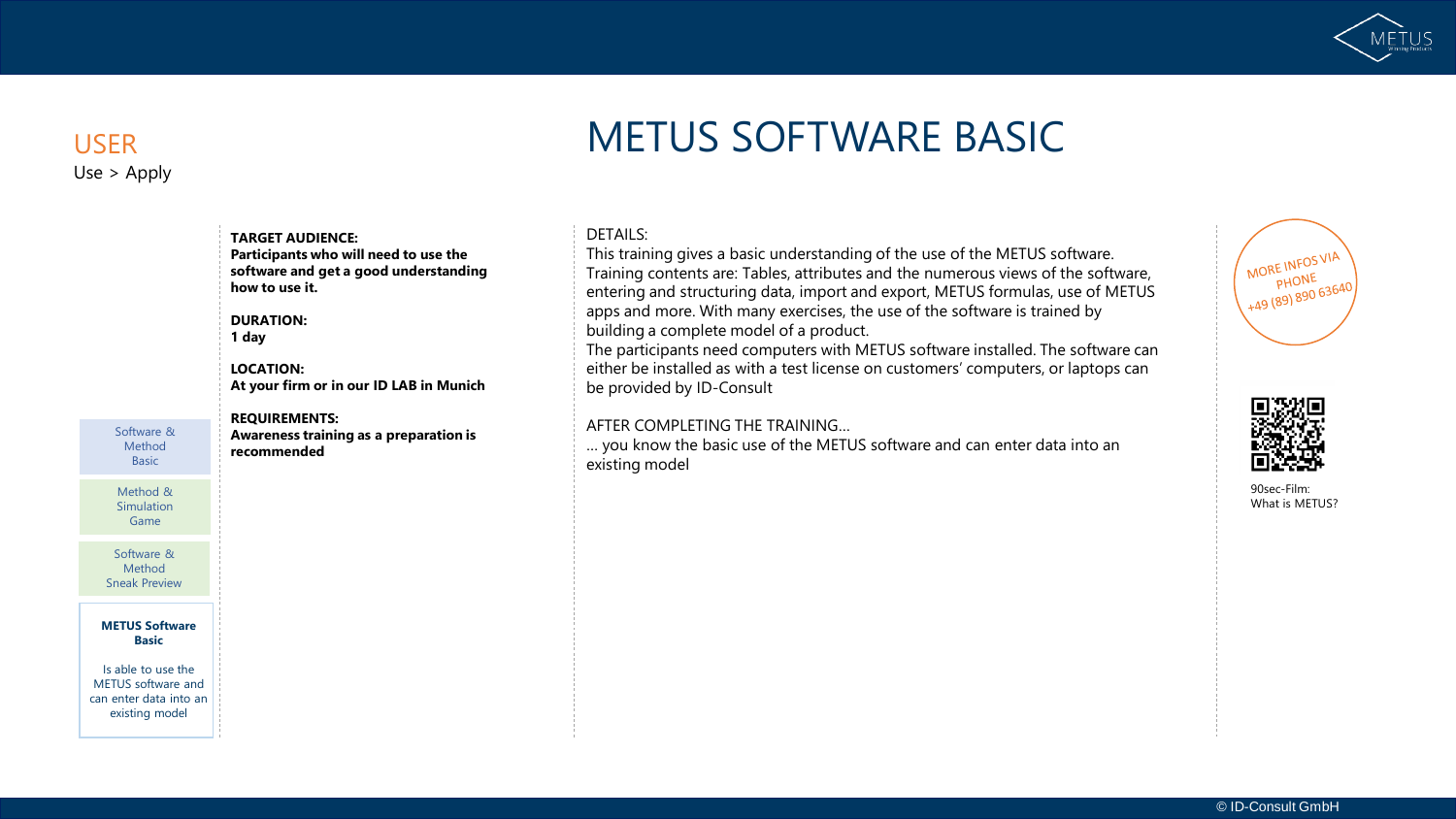

### CREATOR SOFTWARE

Design > Develop > Manage

# METUS SOFTWARE ADVANCED

#### DETAILS:

As a follow-up to the METUS Software Basic training, this course gives a thorough understanding of advanced METUS topics, like basic apps, use of the Join Table and Design Structure Matrix, complex window arrangement, working with cloudbased projects, METUS online, and more. Also the exercises become more detailed and complicated by building a full model of a real product.

#### AFTER COMPLETING THE TRAINING…

… you know even more sophisticated aspects of the METUS software and can extend existing models





90sec-Film: What is METUS?

**TARGET AUDIENCE: Participants who will use the METUS software on a regular basis and need to get a deeper understanding and more exercise.** 

**DURATION: 1 day**

**LOCATION: At your firm or in our ID LAB in Munich**

**REQUIREMENTS: METUS Software Basic Training** 

Software & Method Advanced

Software & Method **Basic** 

**METUS Software Advanced**

Knows even more sophisticated aspects of the METUS software and can extend existing models

© ID-Consult GmbH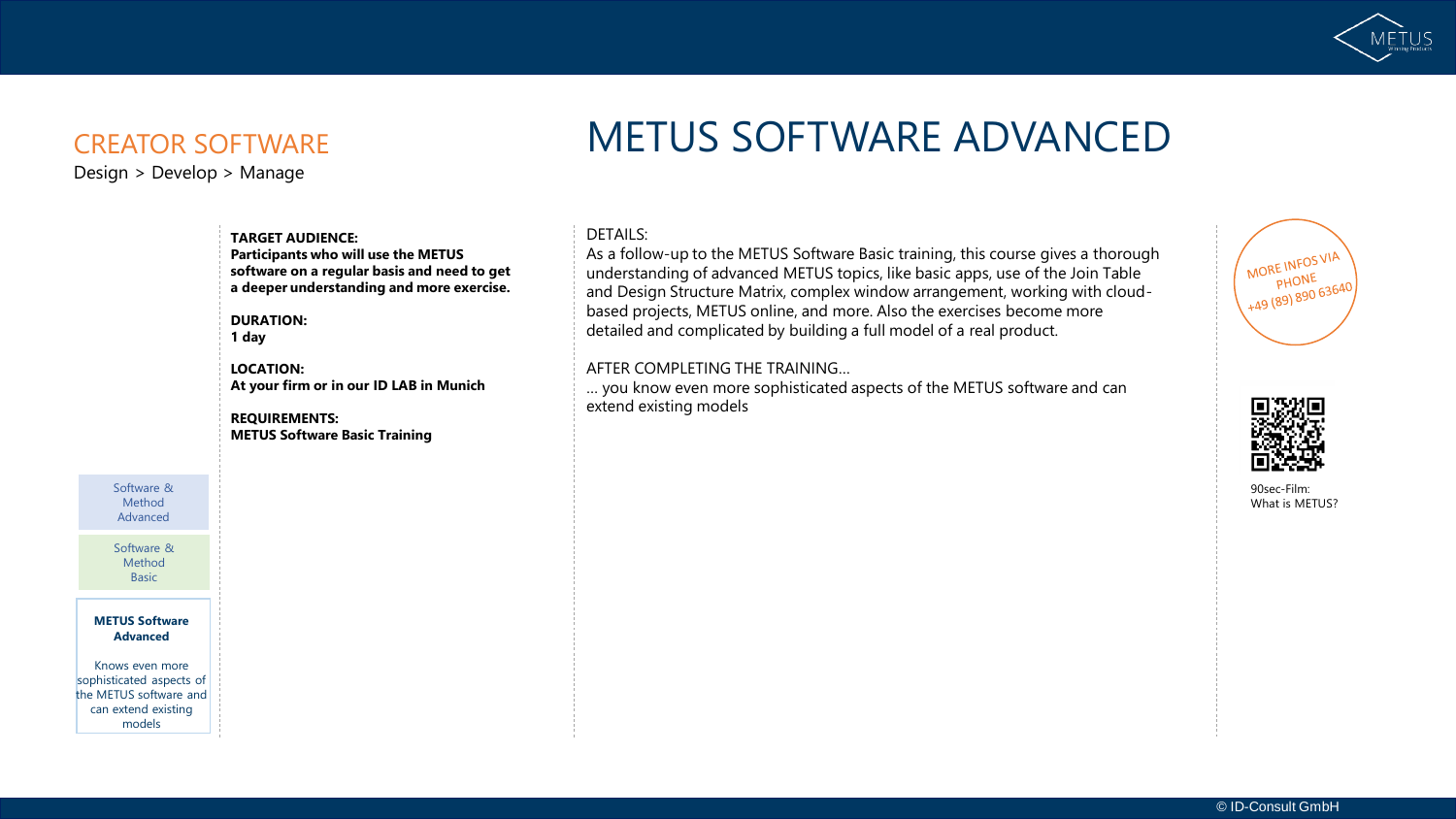

### CREATOR SOFTWARE

Design > Develop > Manage

# METUS SOFTWARE SPECIALIST

#### DETAILS:

Intended for users who want or need a deep-dive on customizing the METUS software and model. The training starts with details on how to use apps for variants management, complex import functions, creation of diagrams, interfaces to PLM systems and more. The second day gives a detailed understanding on how to use and write easy and not-so-easy METUS functions. At the end of the training, the participants will learn how to extend the METUS functionality with custom scripts.

#### AFTER COMPLETING THE TRAINING…

… you know practically everything about the software and can advise others how to use it





90sec-Film: What is METUS?

**Knowledge of the METUS Basic and Advanced training is required. DURATION: 2 days LOCATION: At your firm or in our ID LAB in Munich**

**METUS software users who want or need to know everything about the software.** 

**TARGET AUDIENCE:** 

Apps and Formulas

**REQUIREMENTS: Participance in all previous METUS trainings** 

Software & Method Advanced

Software & Method Basic

**METUS Software Specialist**

Knows how to develop formulas and work with METUS apps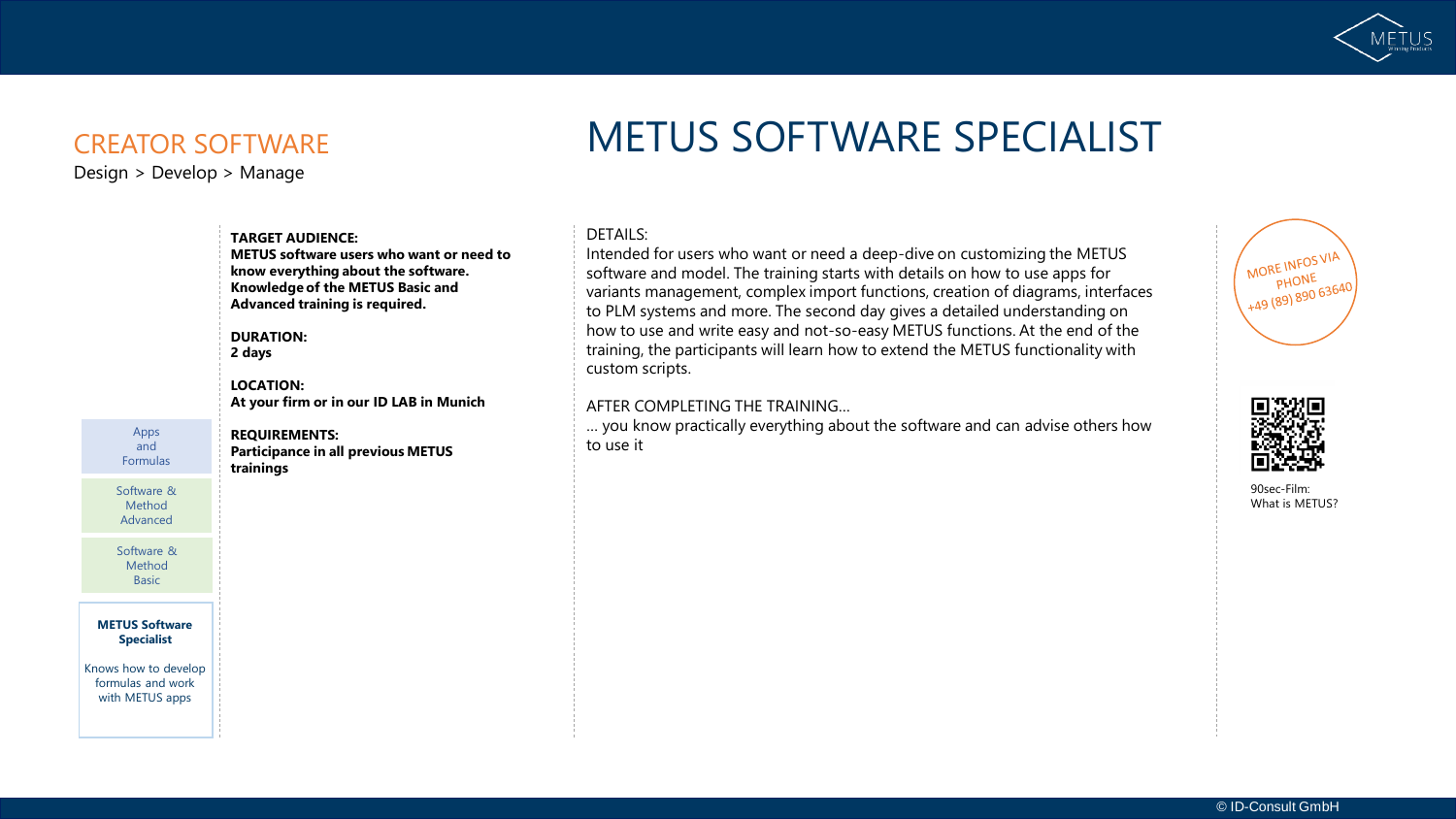

## CREATOR METHOD

Design > Develop > Manage

# METUS ARCHITECT

#### DETAILS:

While the previous METUS trainings deal with demo products, this course fulfills an often-requested desire: To work with the "real" product of the customer. Since this is typically more complex than the models used in previous trainings, a good understanding of the product itself is recommended. The two days consist of presentations of more advanced topics of METUS, but the main focus is to work directly on the customer database. Since this can be very different from case to case, this course has a workshop-type character and will be highly customized based on customers' requirements.

#### AFTER COMPLETING THE TRAINING…

… you can use the software in complex and real models and can update them in every way





90sec-Film: What is METUS?

**TARGET AUDIENCE: Participants who have completed the METUS Basic and Advanced training and have at least a basic understanding of the customer project**

**DURATION: 2 days**

**LOCATION: At your firm or in our ID LAB in Munich**

**REQUIREMENTS: Participance in all previous METUS trainings** 

Model Design

Software & Method Basic

**METUS Architect**

Is able to use the software in complex and real models and can update them in every way

#### © ID-Consult GmbH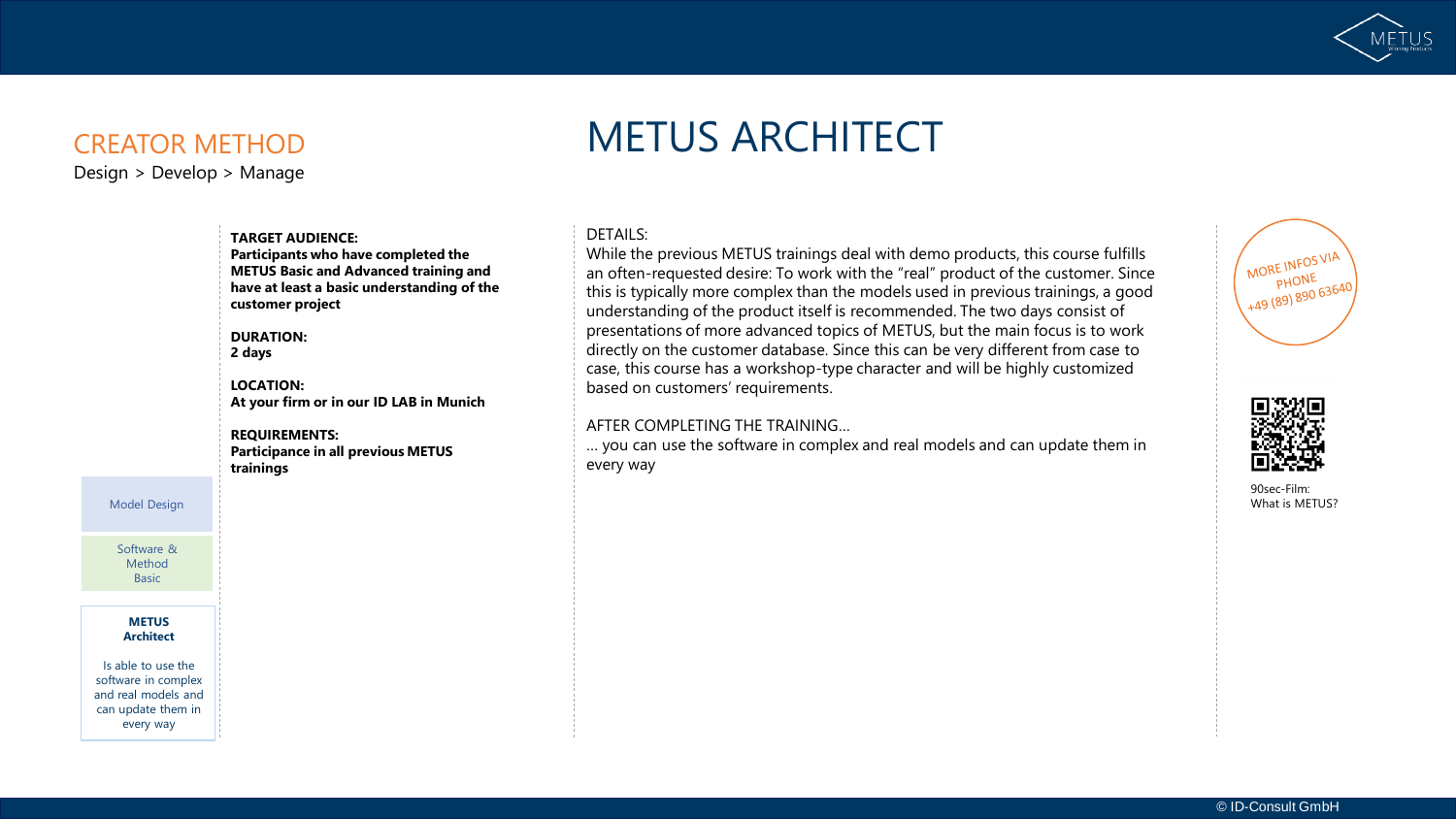

Design > Develop > Manage

# CREATOR METHOD METUS MANAGER

#### DETAILS:

The METUS approach includes a detailed plan how to manage METUS projects including several milestones and deliverables for them. In this training, the participants learn how to use this plan, how it is liked with the customers' PEP, and how a METUS project can be executed. It also includes the use of supporting tools such as the METUS value proposition.

#### AFTER COMPLETING THE TRAINING…

… you understand details of the METUS planning process and can lead own projects using METUS





90sec-Film: What is METUS?

**LOCATION: At your firm or in our ID LAB in Munich REQUIREMENTS: knowledge METUS** Project-Management

**TARGET AUDIENCE:** 

**become one** 

**DURATION: 2 days**

Model Design

Software & Method Basic

> **METUS Manager**

Is able to manage METUS projects as project leader

**METUS Fundamentals training or similar** 

**Project managers and those who intend to**